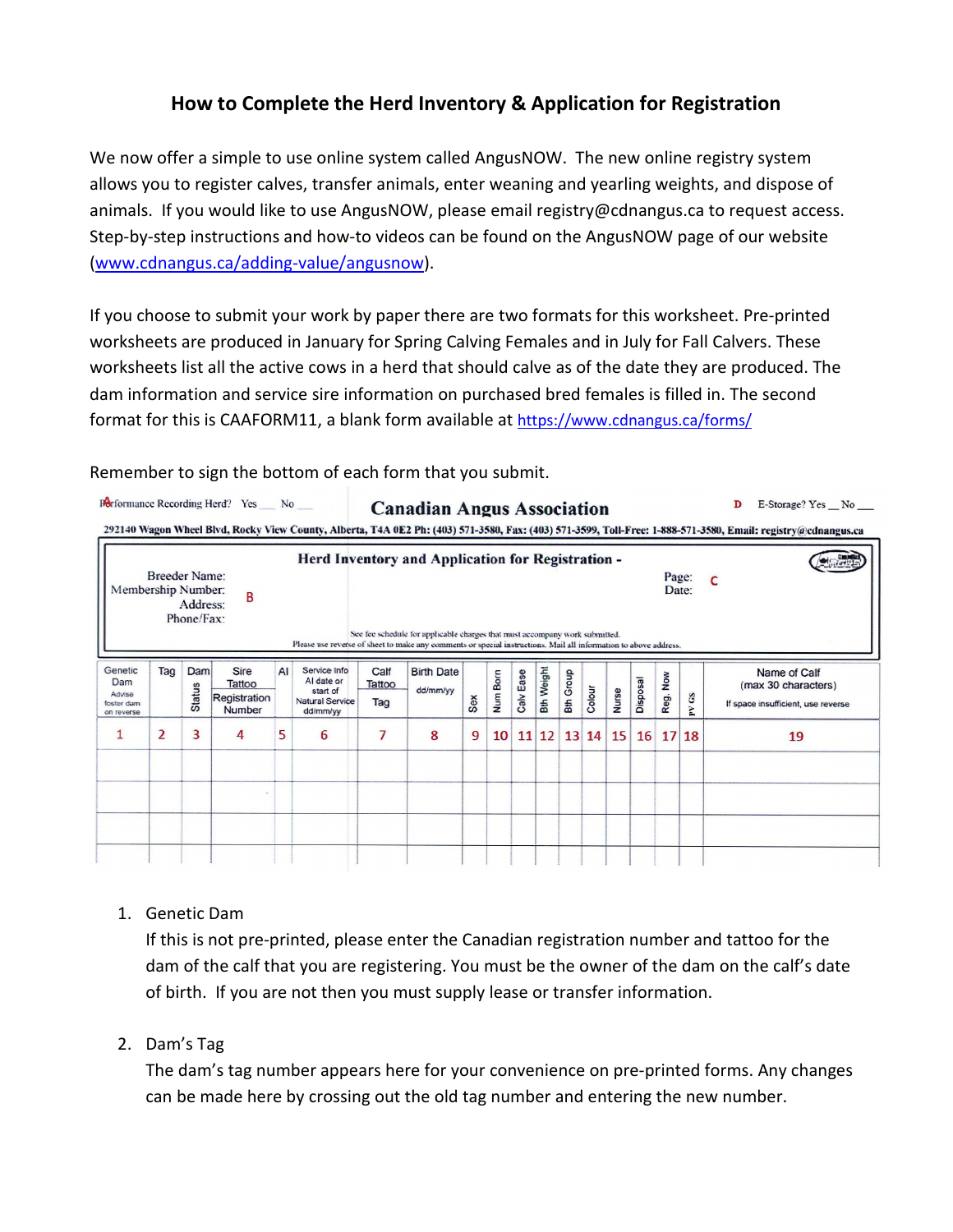### 3. Dam status or fate codes

If the dam is to be removed from your inventory enter one of the following codes. This will deactivate her and stop her from appearing on future inventories. Acceptable codes are:

- 1. Died Disease
- 2. Died Age
- 3. Died Other
- 4. Culled Physical Defect
- 5. Culled Fertility
- 6. Culled Performance
- 7. Culled Temperament
- 8. Culled Age
- 9. Sold for Breeding No Registration Papers Transferred
- 18. Move to commercial herd

If the dam is still in your herd but failed to produce a calf for this year please indicate why by using one of the following codes.

- 10. Sold for breeding– Transfers forthcoming
- 11. Animal on Lease
- 12. Open and remaining in the herd
- 13. ET program donor dam
- 14. ET program recipient dam
- 15. Moved to Next Calving Season (A spring calving dam will be moved to your fall inventory or vice versa)
- 16. Still to calve in current season
- 17. Aborted/premature

### 4. Sire Tattoo/Registration Number

Enter the Canadian registration number and tattoo for the sire of the calf that you are registering. If you are using a pre-printed worksheet and a service has been recorded for the dam the earliest recorded service will appear. If you are not the owner of the service sire at the time of breeding, have the owner sign the bottom of the application for registration as authorization for use of the bull.

#### 5. AI

Put a Y in this box if the calf was conceived by artificial insemination.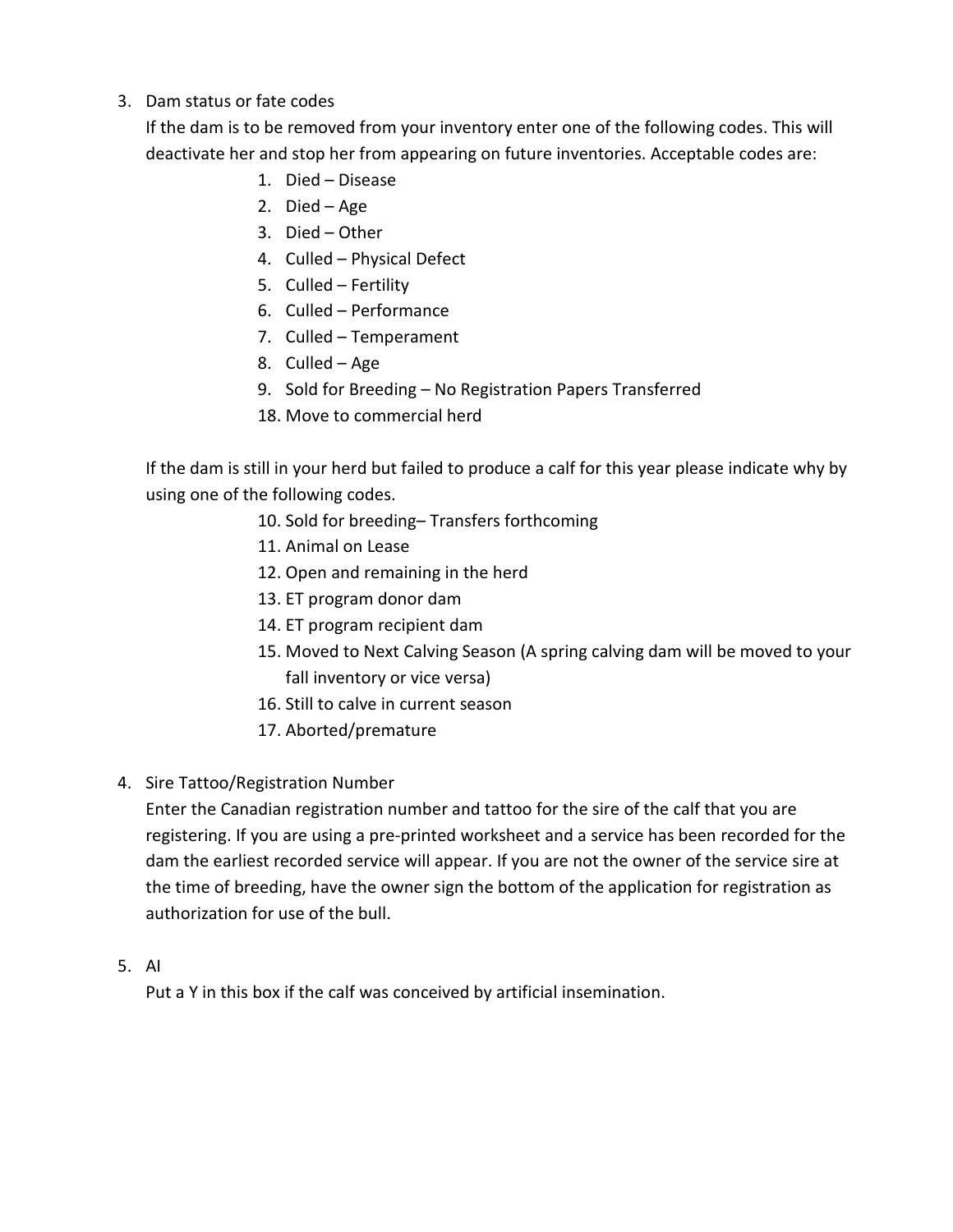### 6. Service Info

If the calf was conceived by an AI service, you must indicate the date of service (can not be blank). If the cow was turned out with a bull for a natural service, indicate the first day the bull was turned out. If the cow was inseminated or exposed to different sires within 14 days of each other, all services must be reported.

### 7. Calf Tattoo/Tag

List the full tattoo of the calf that you are registering. This will include the tattoo letters followed by a number of your choosing and then the year letter. It is also recommended to list the tag number of the calf. If no tag number is given we will assign the tag as the tattoo number followed by the year letter.

### 8. Birth Date

This is space for the calf's date of birth. Every calf requires a date of birth. The proper format is day/month /year.

### 9. Sex

Indicate the sex of the calf. A sex must be reported for every calf. Indicate "M" for male or "F" for female calves.

### 10. Number born

Indicate the number of calves born, regardless of the number of live calves. Use 1 for a single birth, 2 for twins, etc. In the case of multiple births, the second calf needs to be listed on a blank application form. Each calf in a multiple birth must be indicated as such on the form.

### 11. Calving Ease

Describe the calving experience with the following codes:

U – Unassisted delivery

E – Easy Hand Pulled Delivery

H – Hard, hand pulled or mechanical delivery

M – Malpresentation, assisted

S – Surgical, cesarean section

Only these codes will be accepted.

## 12. Birth weight

List the calf's birth weight in pounds, taken within 24 hours of birth. It must be measured by a scale. Scales reporting a weight rounded to the nearest 5 pounds are not acceptable. This weight will be printed on the registration certificate of the calf.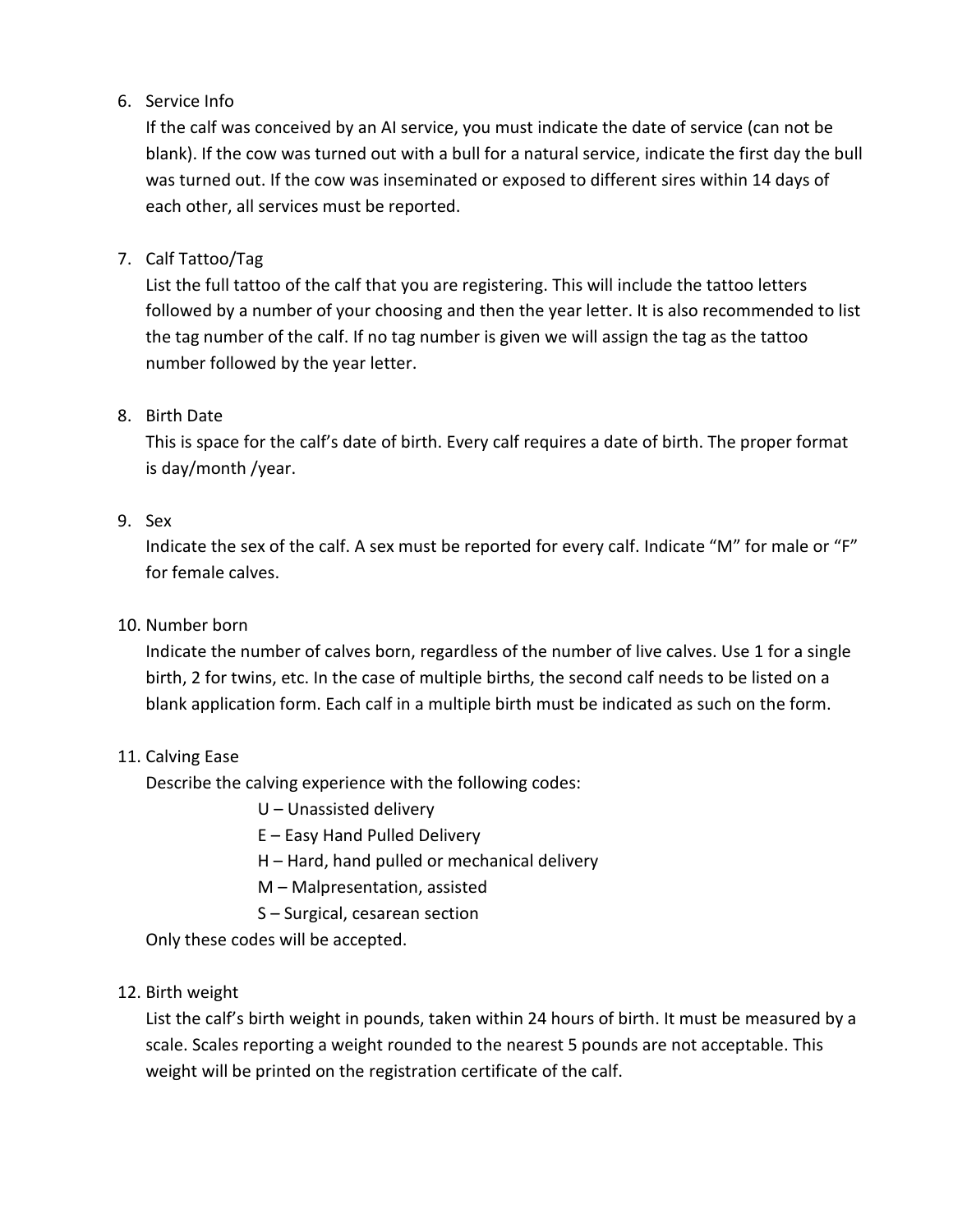### 13. Birth Group

You must indicate a birth weight management group. Please group all calves that had the same opportunity to develop birth weight into the same group. Birth weight is mostly developed in the last trimester of the dam's pregnancy. If one is not supplied it automatically defaults to 1.

### 14. Colour

A colour must be reported for all calves. Indicate "R" for red hided animals and "B" for black. Any white markings on the animal must be noted on an attached note. Please refer to the Canadian Angus Association Breeder Handbook for rules governing the registration of animals with white markings.

### 15. Nurse

A nurse code is only applicable in multiple births or when a single born calf is fostered onto another cow who is not the genetic dam. The acceptable codes are:

- 1. A twin calf or single born who is fostered onto another cow and nurses alone.
- 2. A twin calf that nurses its genetic dam along with the other twin.
- 3. A twin calf that nurses its genetic dam alone, usually because the other twin has died or was fostered.

### 16. Disposal

A calf disposal code is used to explain the calf's removal from the herd. These calves will be recorded but not registered. All other calf information must be reported for disposed calves along with the code. Acceptable codes are:

- B Stillborn
- C Died at Birth –defect
- D Died at Birth other
- E Born alive, died before weaning disease
- F Born alive, died before weaning other
- G Died after weaning disease
- H Died after weaning other
- I Sold no registration paper transferred

#### 17. Reg. Now

This box must be filled in. Indicate "Y" if you want to register this calf. The registration fee will be charged at this time and the calf will have a registration certificate. Indicate "N" for no if you are a performance recording herd and you only wish to record this calf and account for your performance data. If "N" is chosen there is no charge for the recording.